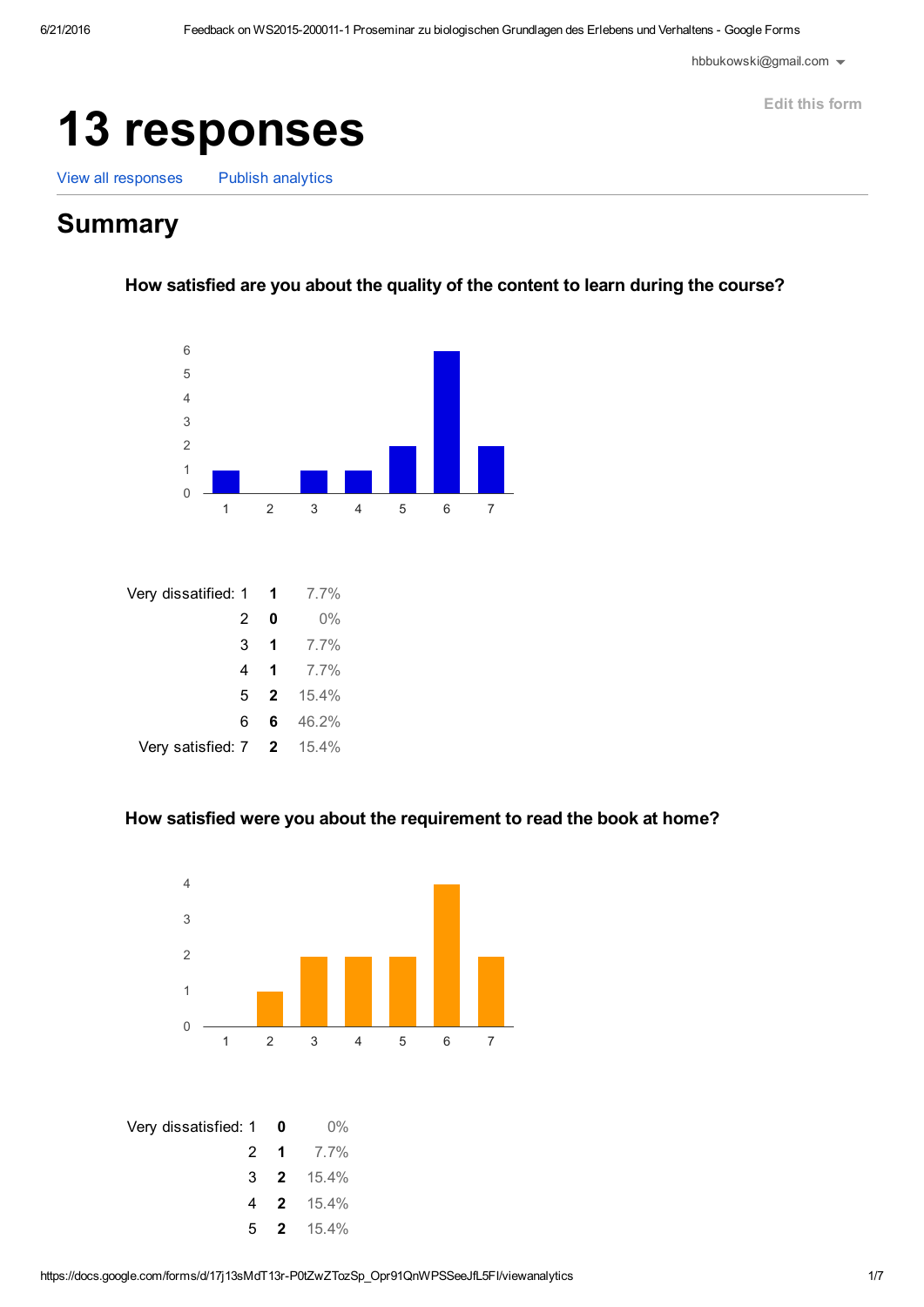6 4 30.8% Very satisfied: 7 2 15.4%

#### How satisfied were you about being tested online before every course?



| Very dissatisfied: 1 |    | 0                    | $0\%$   |
|----------------------|----|----------------------|---------|
|                      | 2  | $\blacktriangleleft$ | $7.7\%$ |
|                      | 3  | 0                    | $0\%$   |
|                      | 4  | 0                    | $0\%$   |
|                      | 5. | 3                    | 23.1%   |
|                      | 6  | 6.                   | 46.2%   |
| Very satisfied: 7 3  |    |                      | 23.1%   |

## Do you prefer to have a single final exam or being tested online regularly?



## How satisfied were you about the requirement to present orally an article and invite to debate?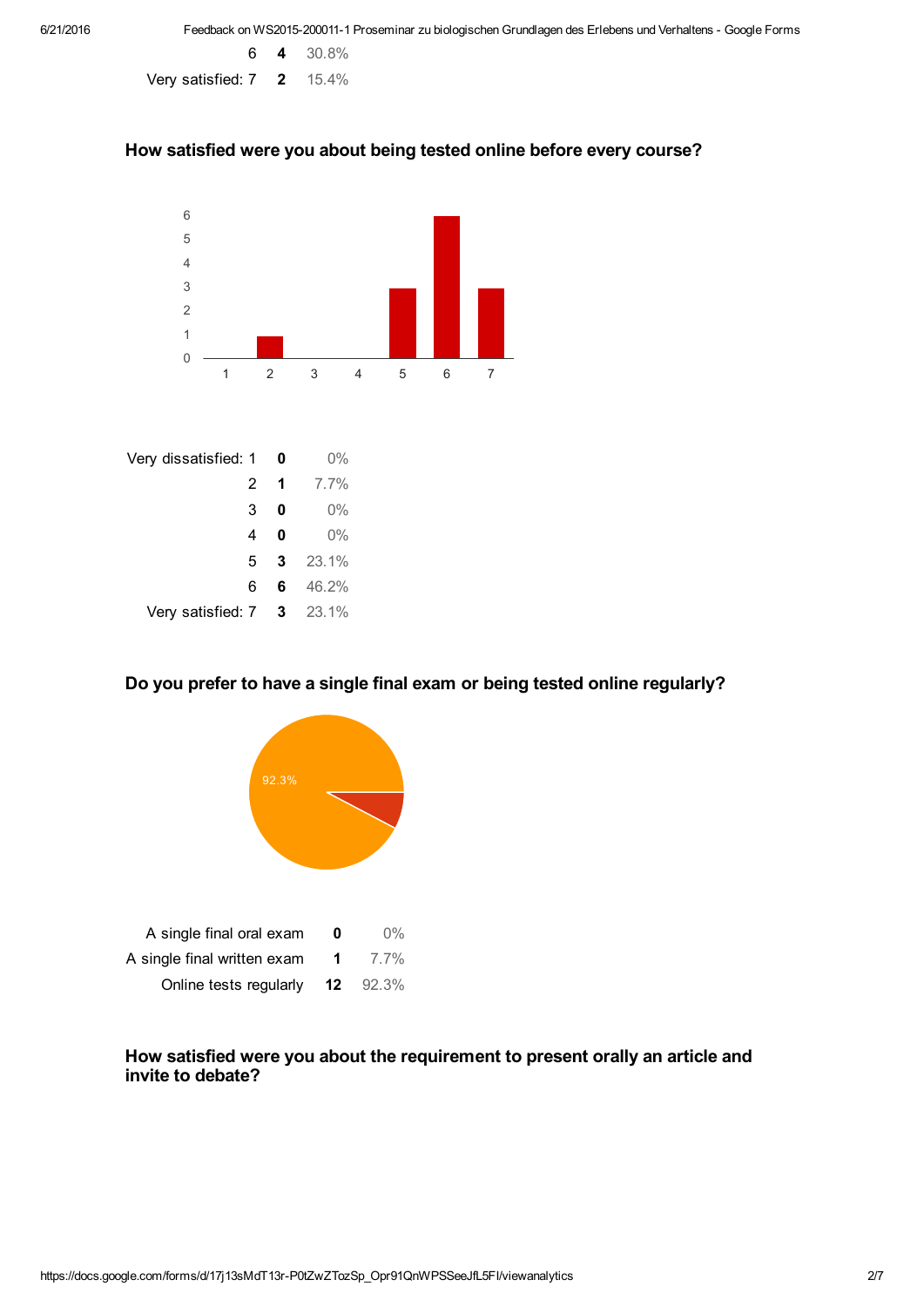

# How satisfied were you about the requirement to participate by writing on the forum?



| Very dissatisfied: 1 2                   |                         | 15.4%       |
|------------------------------------------|-------------------------|-------------|
| 2                                        | 0                       | $0\%$       |
| 3                                        | $\overline{\mathbf{2}}$ | 15.4%       |
|                                          |                         | 4 4 30.8%   |
|                                          |                         | 5 1 $7.7\%$ |
| 6.                                       |                         | 2 15.4%     |
| Very satisfied: $7 \quad 2 \quad 15.4\%$ |                         |             |

# How satisfied were you about the encouragement to participate orally during the course?

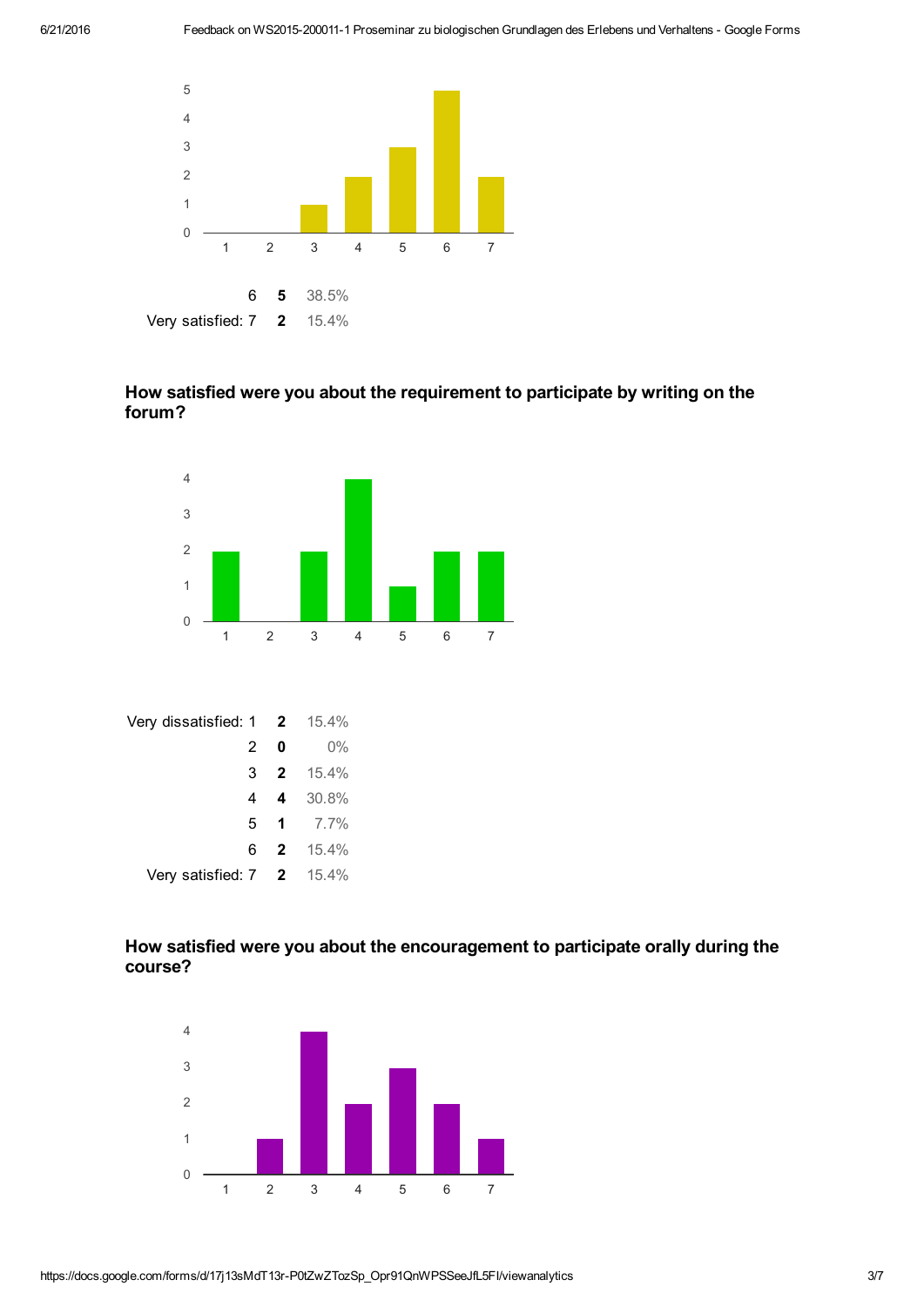| Very dissatisfied: 1 0                  |   | $0\%$            |
|-----------------------------------------|---|------------------|
|                                         |   | 2 1 $7.7\%$      |
|                                         |   | 3 4 30.8%        |
|                                         |   | 4 <b>2</b> 15.4% |
|                                         | 5 | $3\quad 23.1\%$  |
|                                         |   | 6 <b>2</b> 15.4% |
| Very satisfied: $7 \quad 1 \quad 7.7\%$ |   |                  |

## How satisfied were you about the frequency of the course?



| Very dissatisfied: 1 |   | 0  | 0%      |
|----------------------|---|----|---------|
|                      | 2 | 0  | $0\%$   |
|                      | 3 | -1 | $7.7\%$ |
|                      | 4 | O  | $0\%$   |
|                      | 5 | 4  | 30.8%   |
|                      | 6 | 3  | 23.1%   |
| Very satisfied: 7    |   | 5  | 38.5%   |

#### How satisfied were you about the overall structure/format of the course?

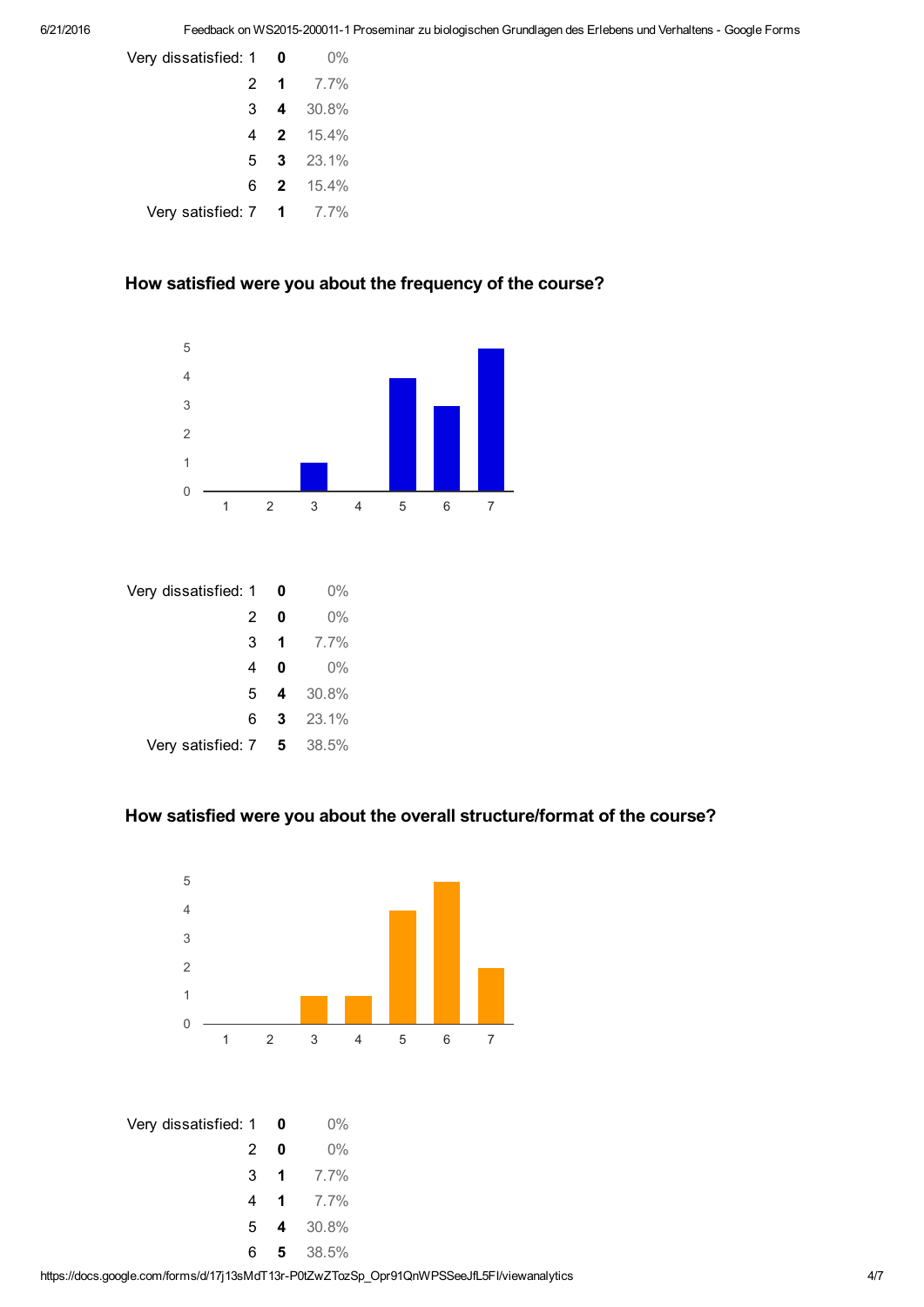Very satisfied: 7 2 15.4%

# What is the extent of learning you made thanks to this course?



| I learned nothing.: 1         | 0                    | $0\%$   |
|-------------------------------|----------------------|---------|
| 2                             | $\mathbf 1$          | 7.7%    |
| 3                             | $\blacktriangleleft$ | 7.7%    |
| 4                             | $\mathbf 1$          | 7.7%    |
| 5                             |                      | 4 30.8% |
| 6.                            | 4                    | 30.8%   |
| I learned a lot.: $7 \quad 2$ |                      | 15.4%   |

#### Would you recommend the adopted structure/format of the course over more classical structures/formats of teaching?



Yes, I strongly recommend it.: 7 3 23.1%

#### How satisfied were you about the rating procedure and rating weights?

6 46.2%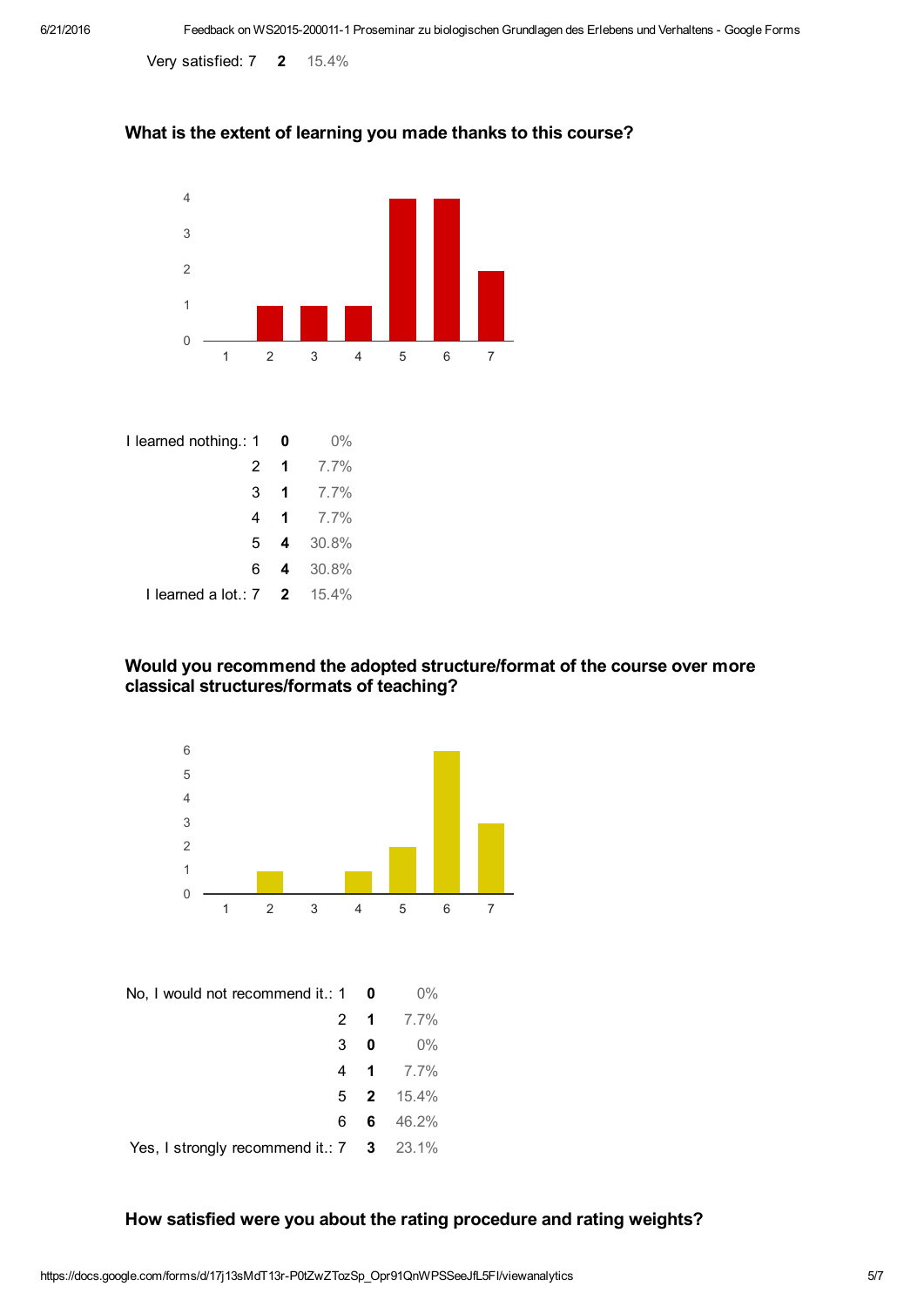

#### Do you have any comments or suggestions to make?

Personally I think that it was interesting to experience a new format of a course. Nevertheless I really disliked the 10 rich posts in the forum, since for me it felt a lot like forced discussions rather than actual intertest. I really liked the oral presentations because you can practice speaking in front of people and I really liked that we could choose our own topics. I still haven't understood the whole bonus point-system. It feels like you have to get bonus points to achieve a really good grade (like an A/B) which means that bonus points aren't bonus points anymore...? I'd also prefer a written seminar paper to the quizzes but I guess taht's just personal preference. Overall I liked the lesons a lot because we got to talk and listen to new researches. Also you seemed like a really laid back professor who does require his students to work for their grades but who doesn't put too much pressure on them. It would be good to see the corrected quiz to learn something. Maybe it could be shown to the students in the course, so we can't 'screenshot' it. I feel a little overstrained with the rich postings, particularly if you don't feel very comfort writing something (about a not very uncomplicated topic) in english. For 1 (in my opinion) 'good' post I needed 12 hours, which I think is too long.

Overall, I think the course was a bit too difficult for me in order to take a lot out of it. Even though participation was possible, the presentations interesting and the prof very helpful and encouraging, I found it difficult to follow. It took me many hours to read the chapters and still the online tests were very difficult. However, there is other ways to make up for this deficit and that I think is fair. In the end though, I have to say that I did not get out as much as I could have with the time I put into the course.

I'd rather have more weight to the oral participation than to the rich posts, even though I know, that that's probably more difficult to handle. It would be good, if we would know the names of every person much better, so that we could have a more personal feeling and could probably also discuss better. All in all it was a very good course thogh with a very very good teacher. All the people I talked to were having the same feelings about that.